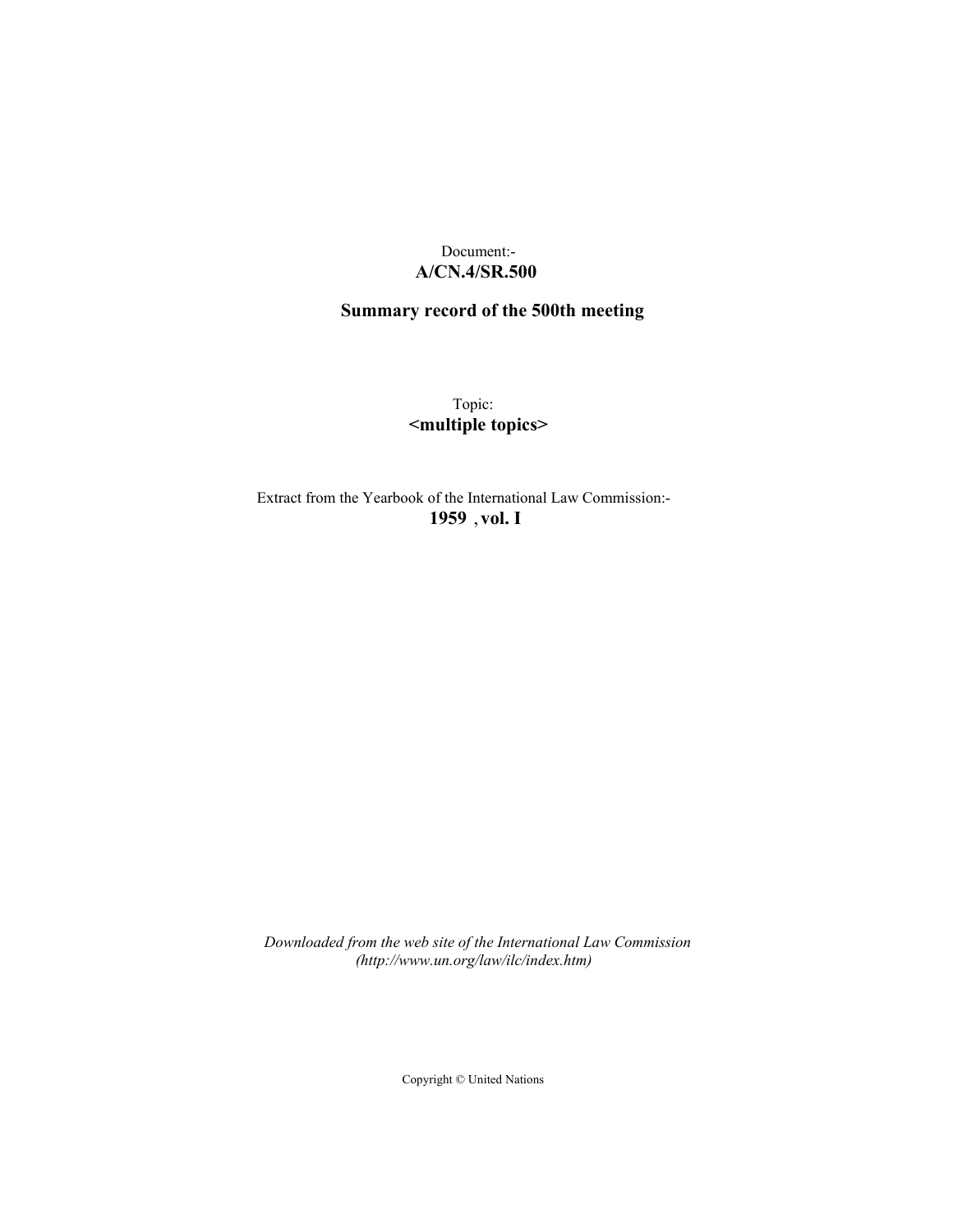agreements on consular districts might, like any other international agreement, be modified for reasons other than mutual consent. The Chairman's point might be met by providing simply that a consular district could not be changed by the sending State without the consent of the State of residence. Such a wording would not affect the powers of the State of residence, but it would not be possible to infer from it that the State of residence was able to oblige the sending State to introduce changes into a consular district. He preferred that formula to the alternative of adding the Chairman's suggested reference to exceptional cases.

62. Mr. Edmonds and the Chairman had referred to the most-favoured-nation clause in connexion with article 2. That clause played a greater part in securing parity of consular privileges and immunities on the one hand and consular functions on the other hand, and it was above all for that reason that it was included in many treaties. If the majority of the Commission wished to include such a provision, it should cover all cases in which the most-favoured-nation clause was applicable, and not merely the right to establish consultates; it should be inserted *in extenso* in the appropriate place.

*63.* Finally, with regard to the question of premises, he said he would be prepared to draft a provision if the Commission wished him to do so. However, that would be a provision *de lege ferenda* and not a provision codifying existing law. Moreover, he was not sure whether Governments would be prepared to accept such a provision, which would impose obligations considerably exceeding those of the corresponding provisions of the draft on diplomatic intercourse and immunities.

64. Mr. BARTOS pointed out that the Special Rapporteur had referred to the most-favoured-nation clause in its general sense. The case of the opening of consulates was a special one and special most-favourednation clauses in that respect were often included in consular treaties.

65. Mr. LIANG, Secretary to the Commission, observed that the important question of consular functions had been commented on in the Special Rapporteur's introduction to his report  $(A/CN.4/108$ , part I). In paragraph 67, the Special Rapporteur pointed out that consuls were State agents whose competence was limited ratione materiae, and very often ratione loci as well. Furthermore, it was stated in paragraph 69 that the appointment of consuls was covered not by international but by municipal law. He thought that the question of the performance of consular functions by diplomatic missions went much further than that of whether those missions could or could not deal with local authorities; the functions themselves should be studied in relation to their performance by the two kinds of agents.

66. The essential point was that consuls were allowed by the State of residence to execute acts which, in the ordinary way, would amount to a derogation from the territorial sovereignty of that State. The enumeration of consular functions in article 13 showed that consuls were authorized to carry out certain sovereign acts of the sending State, particularly in respect of the nationals of that State who were engaged in trade. Those functions were not exercised *ratione materiae* by diplomatic agents, but by consular officers, either under consular conventions or by virtue of the regulations of the State of residence. They could not possibly be

exercised by diplomatic agents unless the latter assumed consular functions, with the consent of the State of residence. As examples of acts which were not, properly speaking, diplomatic functions, he cited those referred to in article 13, paragraphs 9, 10 and 11. Certain functions, such as the furthering of commercial and economic relations and issuing passports and visas, were not such acts. It could not be contended that all diplomatic and consular functions were identical. Accordingly, when diplomatic agents performed functions which were exclusively consular, they assumed the status of consular officers and had to obtain the consent of the State of residence to do so.

The meeting rose at 1.5 p.m.

# **500th MEETING**

*Monday, 25 May 1959, at 3.5 p.m. Chairman:* Sir Gerald FITZMAURICE

# **Date and place of the twelfth session**

## [Agenda item 6]

1. Mr. LIANG, Secretary to the Commission, observed that, since the General Assembly had decided the place of the Commission's sessions, the only question to be settled was that of dates. According to General Assembly resolution 694 (VII) of 20 December 1952, the Commission's session should not overlap with the Economic and Social Council's summer session. The Economic and Social Council would begin its session on 5 July; accordingly, the Commission's twelfth session could be held from 25 April to 1 July.

2. The CHAIRMAN suggested that the Commission should approve the dates mentioned by the Secretary.

*It was so agreed.*

### **Representation of the Commission at the Fourteenth session of the General Assembly**

3. Mr. LIANG, Secretary to the Commission, said it was the Commission's practice to ask its Chairman to represent it at the sessions of the General Assembly.

4. Mr. ALFARO, Second Vice-Chairman, suggested that the Chairman should be requested to represent the Commission at the fourteenth session of the General Assembly.

*It was so agreed.*

5. Mr. GARCIA AMADOR suggested that the Chairman might informally approach the Secretariat and, perhaps, the delegations with a view to scheduling the Commission's sessions for a more convenient time of the year.

6. The CHAIRMAN said he would act on that suggestion.

# **General Assembly resolution 1272 (XIII) on control and limitation of documentation**

## [Agenda item 8]

*7.* Mr. LIANG, Secretary to the Commission, observed that item 8 arose out of the General Assembly's annual review of United Nations documentation.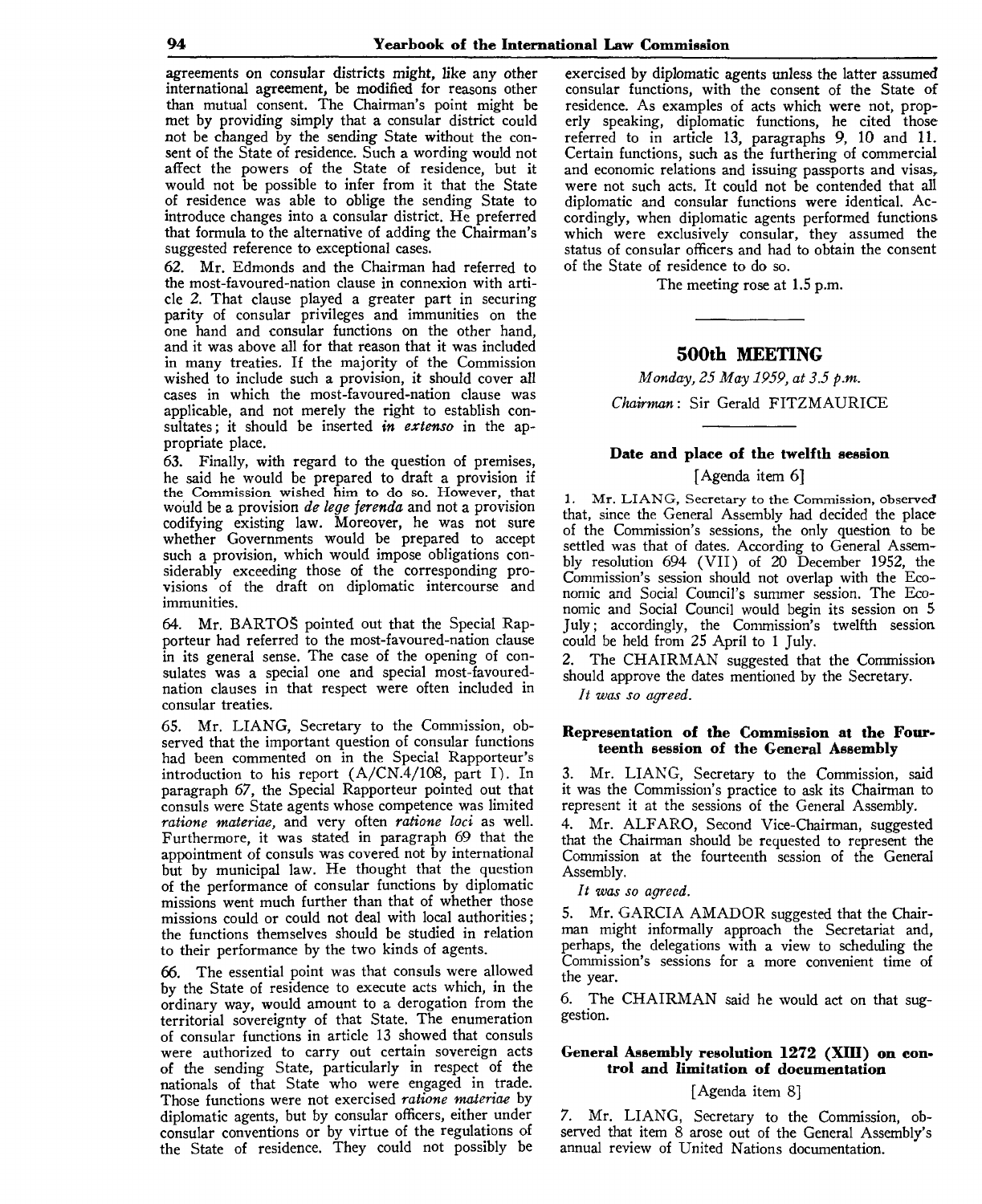8. The CHAIRMAN suggested that the Commission should take note of General Assembly resolution 1272 (XIII) of 14 November 1958.

*It was so agreed.*

### **Co-operation with the Inter-American Council of Jurists**

9. Mr. LIANG, Secretary to the Commission, recalled that, at its tenth session, the Commission had renewed its request to the Secretary-General of the United Nations to authorize him, as Secretary to the Commission, to attend the fourth meeting of the Inter-American Council of Jurists, to be held at Santiago, Chile, in 1959.<sup>1</sup> It had now been decided to hold the meeting from 24 August to 12 September and he had received an official invitation from the Government acting as host to the meeting. The Secretary-General had authorized him to attend and to report to the Commission on matters dealt with by the Inter-American Council of Jurists which were of interest to it.

10. The CHAIRMAN suggested that the Commission should take note of the Secretary's statement.

*It was so agreed.*

## **Programme of work**

11. The CHAIRMAN observed that, in view of the absence of Mr. Zourek, Special Rapporteur on consular intercourse and immunities, the Commission could either examine the relatively non-controversial articles in chapter II of Mr. Zourek's draft (A/CN.4/108, part II), or else proceed with its work on the law of treaties  $(A/CN.4/101)$ .

12. After a procedural debate, the CHAIRMAN called for a vote on whether the Commission should proceed with its work on the law of treaties until the Special Rapporteur on consular intercourse and immunities could again attend its meetings.

*By 10 votes to 1, with 4 abstentions, the Commission decided to resume its consideration of the draft on the lauj of treaties.*

# **Law of treaties (A/CN.4/101)** *{continued)\** [Agenda item 3]

#### ARTICLE 22

13. Mr. YOKOTA asked whether it had been decided to retain or to omit the passages in articles 20 and 21 relating to the personal approval or recommendation of the individual signing or initialling the text.

14. The CHAIRMAN said it was his recollection, subject to confirmation by reference to the summary records, that the majority of the Commission was against the retention of those passages.

15. Speaking as Special Rapporteur, he introduced article *22.*

16. The article dealt largely with routine matters. It was self-evident that in order to be valid the signature to a treaty had to be made under adequate and specific authority. It was suggested in article  $22$  that the neces-

sity for authority applied only to full signature. In many cases, a text was simply initialled or signed *ad referendum,* either because the representative concerned was not in a position of authority to sign or because the Governinent was not ready to proceed to full signature or to issue authorization for that purpose. For the purpose of full signature, however, authority was essential and paragraph 1 specified the three possible cases in which signature could be effected. In the first case, if the representative concerned was an ordinary delegate, he clearly needed an *ad hoc* full-power to be enabled to sign a treaty. In the second case, the representative might be the ambassador or a diplomatic envoy accredited to the other country concerned in the negotiation, or the minister of foreign affairs, who had standing fullpowers to sign treaties. Ministers of foreign affairs often had standing full-powers, and he believed there were cases in which ambassadors had not only diplomatic credentials, but standing full-powers to sign treaties. If that belief was incorrect, the word "Ambassador" should be deleted from paragraph 1. The third case was that of persons, such as Heads of State, prime ministers and, sometimes, ministers of foreign affairs, who had inherent power by virtue of their office to affix their signature to a treaty. That was obvious in the case of Heads of State, who were the authorities empowered to grant full-powers enabling their nationals to sign treaties ; accordingly, it was illogical to expect them to issue full-powers to themselves.

17. Paragraph 2 dealt with points of detail. The first part made it clear that the person authorized to sign a treaty might not be the person who had negotiated the treaty. An obvious situation where that would be the case was that of a treaty not signed immediately, but opened for signature. The point might, if the Commission preferred, be mentioned in the commentary, but should not be ignored. The second part of the paragraph might be regarded as redundant, for it stated the obvious truth that authority to negotiate was not equivalent to authority to sign. In any case, the paragraph should be redrafted to take into account cases of standing fullpowers or of inherent capacity to sign by virtue of office. 18. Paragraph 3 related to more or less mechanical points. The first sentence stated that full-powers should be communicated—to the officers of the conference in multilateral negotiation—or exhibited—to the other party in bilateral negotiation—and verified, usually by a credentials committee, in the case of an international conference. The second sentence related to the proper form of the full-powers. The answer to the question whether the powers should emanate from the Head of State or from the Government depended largely on the nature of the treaty. The last sentence applied to cases, which were becoming frequent in practice, where delegations might not be in possession of the actual full-power to sign upon the conclusion of a treaty. It had recently become usual to allow such representatives to sign on the basis of a telegram or letter of authorization from their Government, provided that the full-powers were eventually received.

19. The provision in paragraph 4 overlapped to some extent with article 16 *(Certain essentials of the text)* and the Commission might decide that it would be sufficient to embody it in only one article. Nevertheless, a statement or recital of authority to sign was a desirable ingredient of a treaty, with the exception of exchanges of notes or letters. That exception applied only to bilateral negotiations, however, and the authority to sign of the

<sup>1</sup> See *Official Records of the General Assembly, Thirteenth Session, Supplement No. 9,* chap. V. sect. III.

<sup>\*</sup> Resumed from the 496th meeting.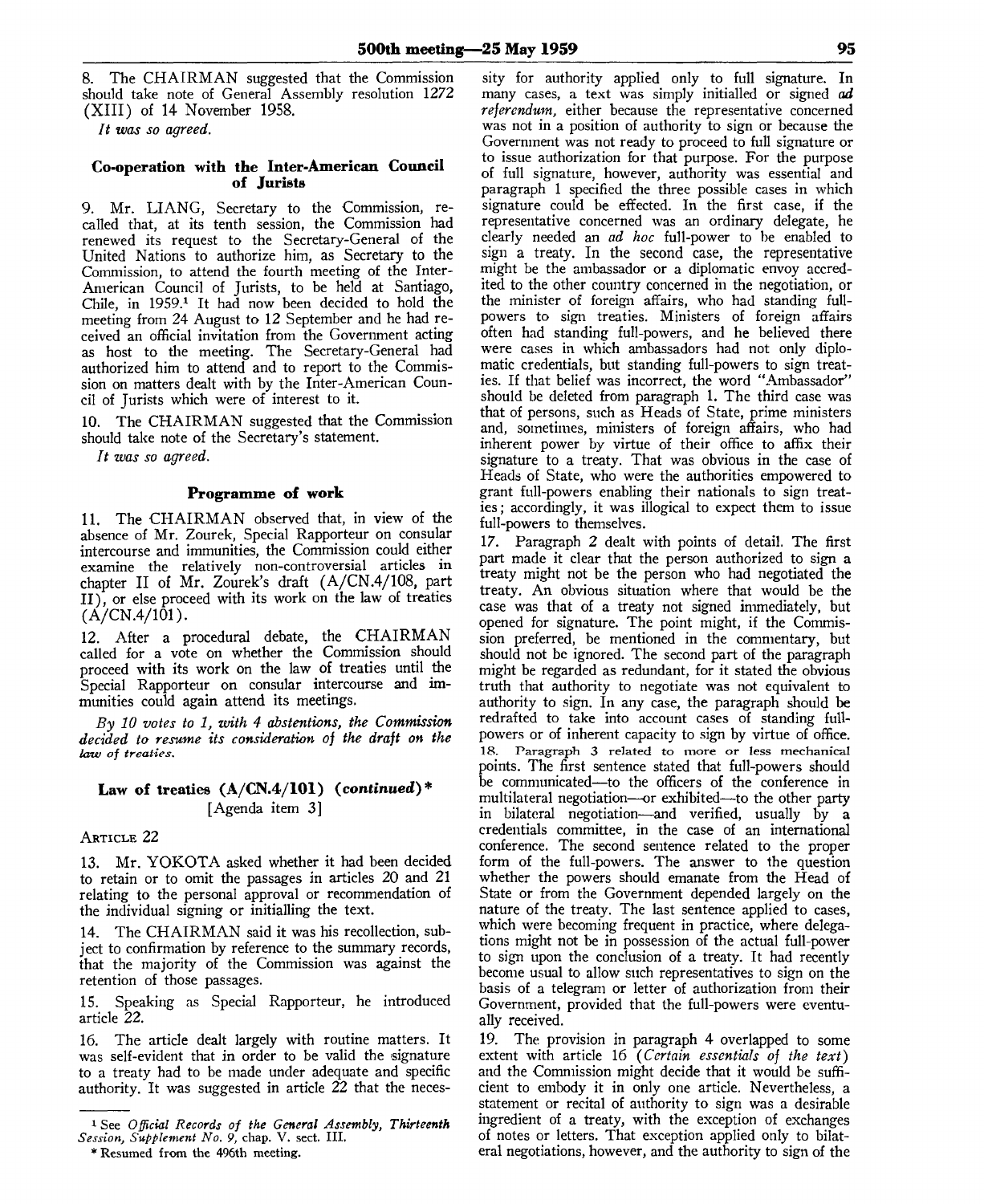persons concerned was implicit in the exchange. Otherwise, the normal practice was to include the statement or recital either after the preamble to the treaty or before the signatures at the end of the treaty.

20. Mr. MATINE-DAFTARY said that the Special Rapporteur's introduction had elucidated article 22 but he felt that the clarification should be introduced either into the text or into the commentary. It was not evident from paragraph 1 *(b)* that the officials mentioned derived their capacity to bind the State from the constitutional law of the State concerned. Accordingly, paragraph 1 *(b)* should refer to persons deemed to have the constitutional right to bind the State by virtue of their position or office.

21. Moreover, it seemed to him that clauses  $(a)$  and *(b)* overlapped to a considerable extent and it might be possible to combine them into a single, shorter provision.

22. The CHAIRMAN, speaking as Special Rapporteur, explained that the difference between the two clauses was that no full-power, in the sense of a document, existed in the case of clause *(b),* whereas there was always such a document in the case of clause  $(a)$ , whether an *an hoc* document issued specially for a particular occasion, or a standing full-power, issued in some countries to a minister of foreign affairs when he took office, empowering him to sign treaties during his term of office. Cases in which such a standing full-power was not issued as a document, the foreign minister being empowered to sign by virtue of his office, would fall under clause *(b).*

23. Mr. AGO said that he was in general agreement with the principle set out by the Special Rapporteur in article 22, but he had some observations to make on certain details. In paragraph 1, it seemed to him that the order of *(a)* and *(b)* should be reversed. While the cases mentioned under  $(a)$  were more frequent, they dealt with persons not having inherent capacity, whereas clause *(b)* dealt with persons of higher rank having inherent capacity, and should logically come first. As to clause *(b),* he said that in some States the organ having inherent capacity to bind the State was, under constitutional law, not an individual person but a body. Again, in addition to the officials specified, a military commander might, under certain conditions, have such inherent capacity. He suggested that the clause should be amended to take account of those circumstances.

24. In paragraph 2, he suggested that the words "is not equivalent to" should be replaced by the words "does not include", because the authority to negotiate and the authority to sign were quite distinct and could never be conceived of as equivalent.

25. There would have to be a consequential change in the second sentence of paragraph 3, in the light of the amendment to paragraph 1.

26. He had a point of substance to make with regard to paragraph 4. The paragraph implied that, in the absence of a statement or of some other indication to the effect that the representatives of the signatory States had authority to sign the text of the treaty, the treaty might not be formally valid. That was not the case and paragraph 4 should be amended accordingly.

27. Mr. SANDSTRÖM agreed with Mr. Ago's observation concerning paragraph 4. He asked whether it was necessary in paragraph  $1(a)$  to elaborate the possible situations. He thought the provision would be simplified if Mr. Ago's observations were taken into account.

28. Mr. TUNKIN said that paragraph 2 was far too descriptive and, like other provisions in the draft code, reminiscent of the language of a textbook.

29. He agreed with Mr. Ago's observations concerning paragraph 1 and, in addition, pointed out that the words "which is the act of the State" were unnecessary, since every stage of the treaty-making process was an act of the State.

30. In paragraph 3, the first clause was a platitude: if full powers were necessary, they had to be communicated or exhibited. As to the second clause of the first sentence, he suggested making it more flexible as, in practice, full powers did not always need verification, and certainly not in bilateral negotiations, where there was no doubt about their authenticity. The second sentence of paragraph 3 was not sufficiently flexible. In many cases the signer was in possession of a document signed by the foreign minister simply testifying that full-powers had been issued. In addition, there were inter-ministry agreements signed on behalf of the ministry and not on behalf of the Government. Some agreements were signed by individuals without any specification of their authority to sign and sometimes even without any indication that the signature was affixed on behalf of the Government. He agreed with Mr. Ago that paragraph 3 would have to be changed in keeping with an amended text of paragraph 1.

31. Mr. BARTOS said that article 21 was closely interrelated with article *22.* In his opinion, borne out by practice, even initialling by Heads of State, prime ministers or foreign ministers had not *ipso jure* the same effect as signature. On the contrary, in practice initialling by Heads of State even of the most important treaties merely signified agreement in principle, while the competent ministers were left to establish the final text. Initialling had always been considered to show prior agreement and the commitment arose only from signature. He could not accept the idea that initialling, even by Heads of State, was equivalent to signature unless a contrary intention was proved (cf. article 21, para. 1). He would go so far as to say that signature was not binding unless circumstances showed that the intention was to consider it as a final signature. On the other hand, it was true that initialling sometimes signified consent and actual signature was reserved for a solemn ceremony.

32. With regard to article 21, paragraph 2, he agreed with Mr. Tunkin that action taken by a representative on his own initiative could not be equated with negotiation by States; on occasion, a representative might act in a negotiation without the Government's specific authority; but, even then, initialling could not be regarded as signifying the formalization of the results of a negotiation. In any case, such procedures were not suited to modern diplomacy and personal initiatives could not now be regarded as on a par with official negotiations. At various stages in the history of diplomacy negotiation on personal initiative had resulted in the conclusion of a treaty, but in such negotiations the person concerned had certainly not been representing the State. If well conducted and within the general framework of international law, such negotiations might be unobjectionable, but they should find no place in a code drafted by the Commission.

33. The Special Rapporteur had called initialling a form of deferred signature. There were, however, many cases in which representatives did not wish to use their fullpower to sign an agreement and left it to the Government